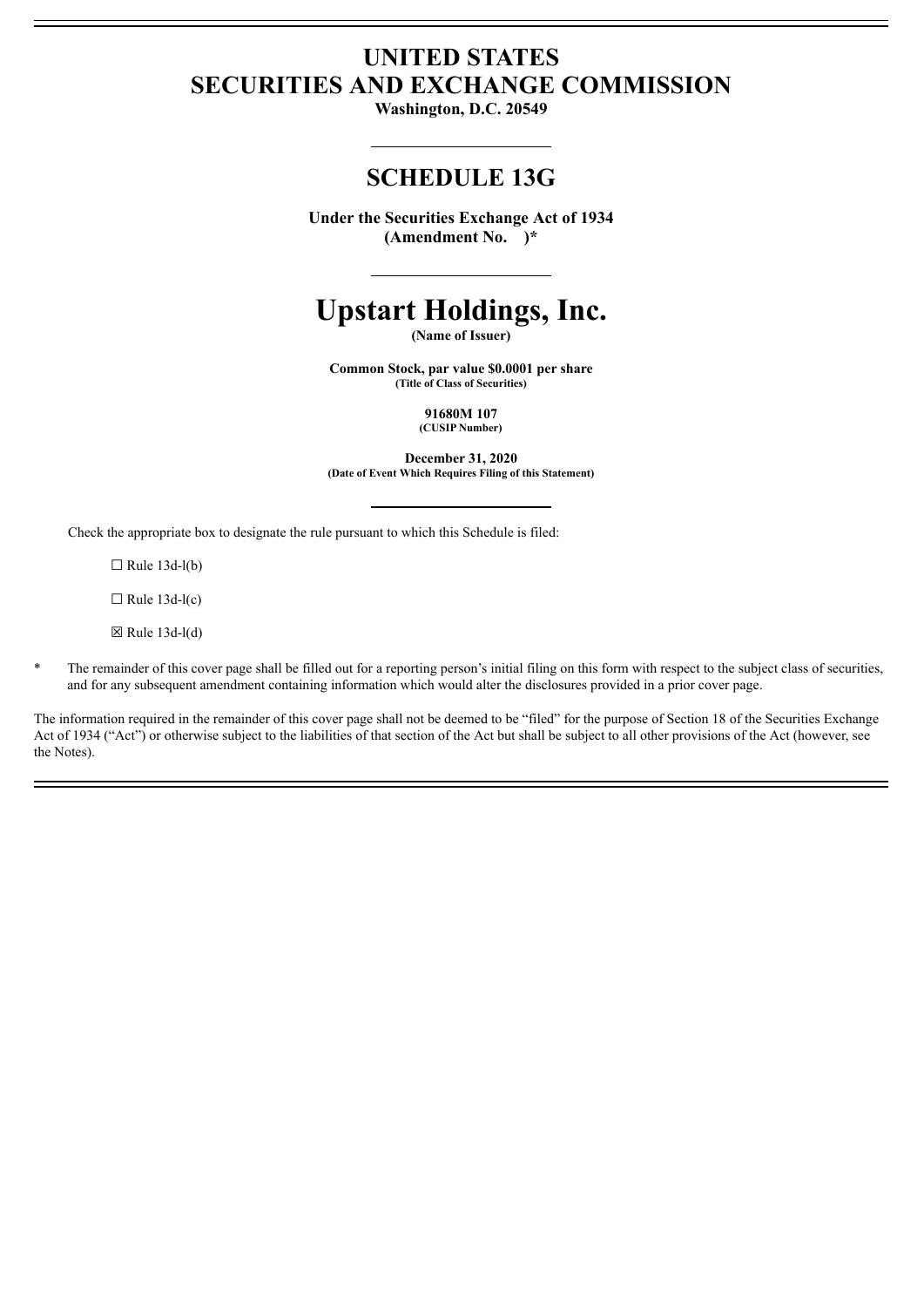## CUSIP No. 91680M 107

| 1.       |                                                              | Names of Reporting Persons.                                                                                                      |                                   |  |  |  |
|----------|--------------------------------------------------------------|----------------------------------------------------------------------------------------------------------------------------------|-----------------------------------|--|--|--|
|          |                                                              |                                                                                                                                  |                                   |  |  |  |
|          | Dave Girouard                                                |                                                                                                                                  |                                   |  |  |  |
| 2.       |                                                              | Check the Appropriate Box if a Member of a Group (See Instructions)                                                              |                                   |  |  |  |
|          | (a) $\Box$                                                   |                                                                                                                                  | $(b)$ $\square$                   |  |  |  |
|          |                                                              |                                                                                                                                  |                                   |  |  |  |
| 3.       |                                                              | <b>SEC Use Only</b>                                                                                                              |                                   |  |  |  |
|          |                                                              |                                                                                                                                  |                                   |  |  |  |
| 4.       |                                                              | Citizenship or Place of Organization                                                                                             |                                   |  |  |  |
|          |                                                              |                                                                                                                                  |                                   |  |  |  |
|          |                                                              | United States of America<br>5.                                                                                                   |                                   |  |  |  |
|          |                                                              |                                                                                                                                  | Sole Voting Power                 |  |  |  |
|          |                                                              |                                                                                                                                  | 1,569,602 (See Item 4(a) below)   |  |  |  |
|          | Number of                                                    |                                                                                                                                  | <b>Shared Voting Power</b>        |  |  |  |
|          | <b>Shares</b><br>Beneficially                                |                                                                                                                                  |                                   |  |  |  |
| Owned by |                                                              |                                                                                                                                  | 11,592,840 (See Item 4(a) below)  |  |  |  |
| Each     |                                                              | 7.                                                                                                                               | Sole Dispositive Power            |  |  |  |
|          | Reporting                                                    |                                                                                                                                  |                                   |  |  |  |
|          | Person                                                       |                                                                                                                                  | 1,569,602 (See Item $4(a)$ below) |  |  |  |
| With:    |                                                              | 8                                                                                                                                | <b>Shared Dispositive Power</b>   |  |  |  |
|          |                                                              |                                                                                                                                  |                                   |  |  |  |
|          |                                                              |                                                                                                                                  | 11,592,840 (See Item 4(a) below)  |  |  |  |
| 9.       | Aggregate Amount Beneficially Owned by Each Reporting Person |                                                                                                                                  |                                   |  |  |  |
|          |                                                              |                                                                                                                                  |                                   |  |  |  |
|          |                                                              | 13,162,442 shares (See Item $4(a)$ below)<br>Check if the Aggregate Amount in Row (9) Excludes Certain Shares (See Instructions) |                                   |  |  |  |
| 10.      |                                                              |                                                                                                                                  |                                   |  |  |  |
|          | $\Box$                                                       |                                                                                                                                  |                                   |  |  |  |
| 11.      | Percent of Class Represented by Amount in Row (9)            |                                                                                                                                  |                                   |  |  |  |
|          |                                                              |                                                                                                                                  |                                   |  |  |  |
|          | 17.8% (See Item 4(b) below)                                  |                                                                                                                                  |                                   |  |  |  |
| 12.      | Type of Reporting Person (See Instructions)                  |                                                                                                                                  |                                   |  |  |  |
|          |                                                              |                                                                                                                                  |                                   |  |  |  |
|          | IN                                                           |                                                                                                                                  |                                   |  |  |  |
|          |                                                              |                                                                                                                                  |                                   |  |  |  |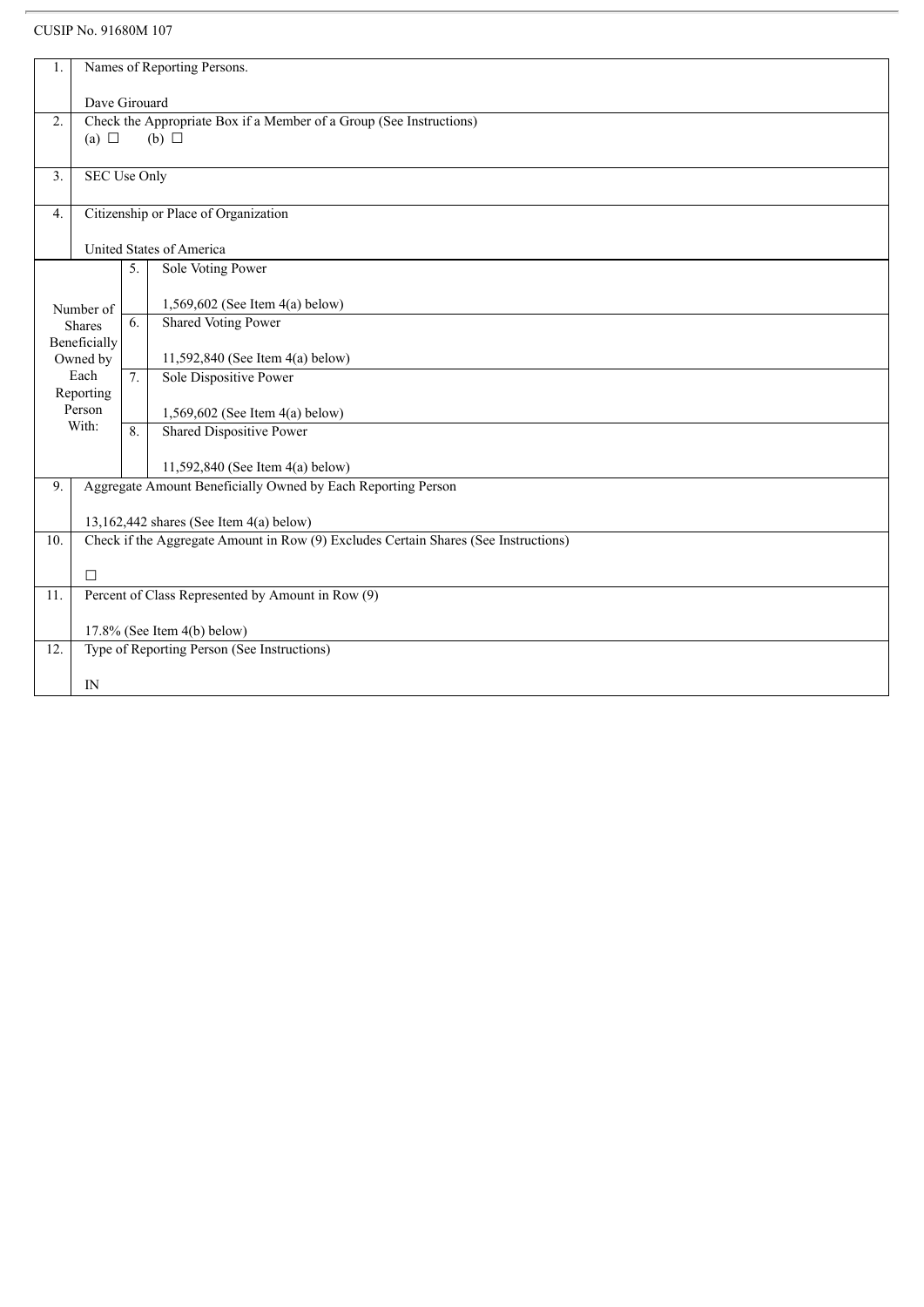## **Item 1.**

- (a) Name of Issuer:
	- Upstart Holdings, Inc.
- (b) Address of Issuer's Principal Executive Offices: 2950 S. Delaware St., Suite 300 San Mateo, CA 94403

#### **Item 2.**

- (a) Name of Person Filing:
	- Dave Girouard
- (b) Address of Principal Business Office or, if none, Residence: 2950 S. Delaware St., Suite 300 San Mateo, CA 94403
- (c) Citizenship: United States
- (d) Title of Class of Securities:

Common Stock, par value \$0.0001 per share

(e) CUSIP Number:

91680M 107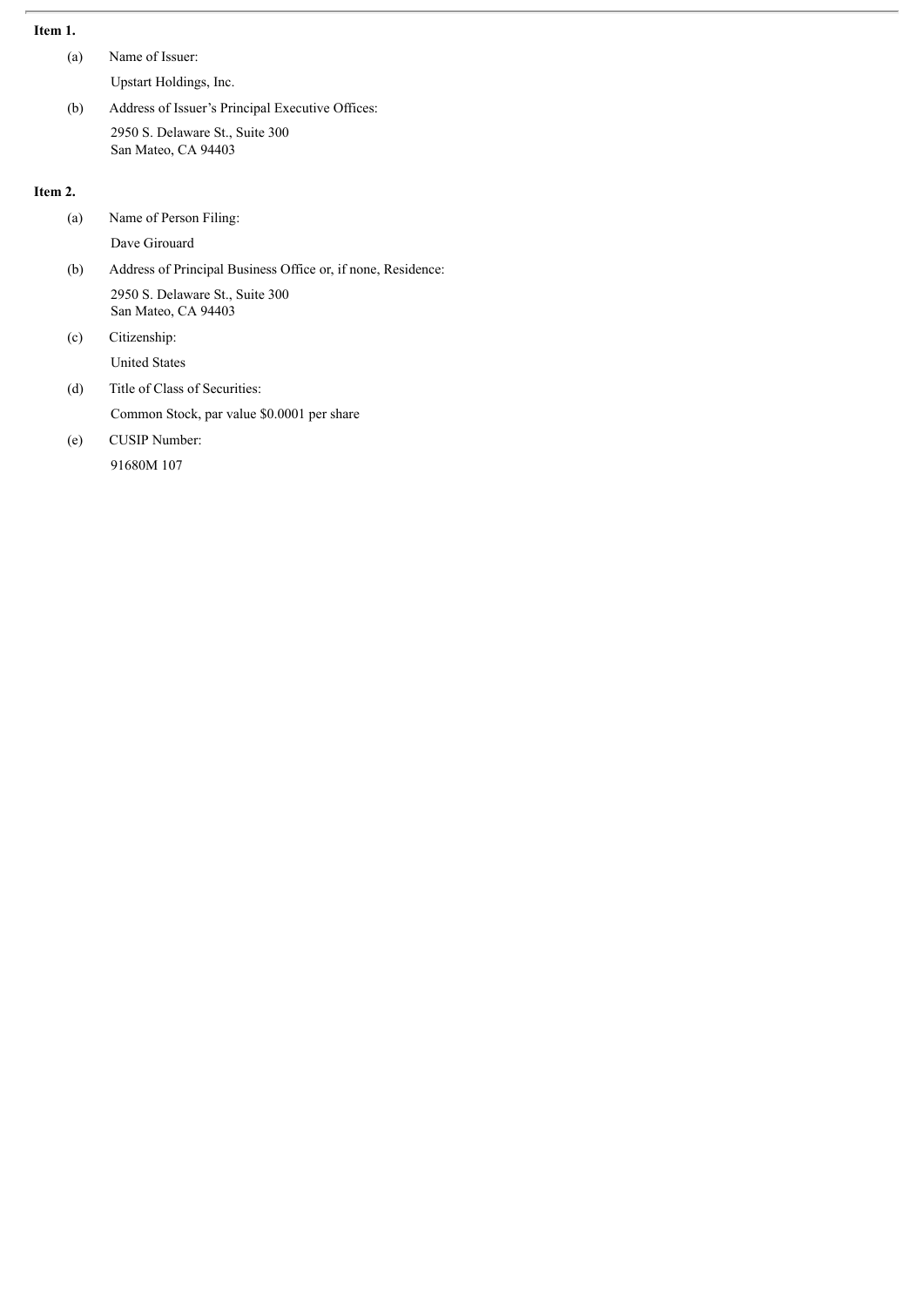#### Item 3. If this statement is filed pursuant to Rules 13d-1(b), or 13d-2(b) or (c), check whether the person filing is a:

Not applicable.

#### **Item 4. Ownership.**

(a) Amount beneficially owned:

13,162,442 shares of Common Stock

As of December 31, 2020, (i) 9,592,840 shares of Common Stock were held of record by the 2008 G&T Girouard Revocable Trust, for which Mr. Girouard serves as co-trustee, (ii) 200,000 shares of Common Stock were held of record by Mr. Girouard as trustee of the GIROUARD 2020 GRAT, dated October 19, 2020, (iii) 1,000,000 shares of Common Stock were held of record by Mr. Girouard's sister-in-law, Tristen Baird Willard, as trustee of the JRG 2020 Exempt Gift Trust, (iv) 1,000,000 shares were held of record by Mr. Girouard's sister-in-law, Tristen Baird Willard, as trustee of the TMG 2020 Exempt Gift Trust, and (v) options to purchase an aggregate of 1,369,602 shares of Common Stock held by Mr. Girouard were exercisable within 60 days of December 31, 2020.

#### (b) Percent of class:

17.8%

The ownership percentage above is calculated based upon 72,460,881 shares of the Issuer's Common Stock outstanding as of completion of the Issuer's initial public offering on December 18, 2020, as reported in the Issuer's Rule 424(b)(4) prospectus filing with the Securities and Exchange Commission on December 16, 2020.

(c) Number of shares as to which the person has:

|                     | Number of Shares of C<br>C <b>ommon Stock</b> |           |          |                        |
|---------------------|-----------------------------------------------|-----------|----------|------------------------|
| Reporting Person    |                                               | (ii)      | (iii)    | $\sim$<br>(iv          |
| $D$ ave<br>Girouard | 1,569,602                                     | 1.592.840 | .569,602 | $50^{\circ}$<br>92.840 |

(i) Sole power to vote or to direct the vote

(ii) Shared power to vote or to direct the vote

- (iii) Sole power to dispose or to direct the disposition of
- (iv) Shared power to dispose or to direct the disposition of

#### **Item 5. Ownership of Five Percent or Less of a Class.**

If this statement is being filed to report the fact that as of the date hereof the reporting person has ceased to be the beneficial owner of more than five percent of the class of securities, check the following  $\Box$ .

#### **Item 6. Ownership of More than Five Percent on Behalf of Another Person.**

Not applicable.

#### Item 7. Identification and Classification of the Subsidiary Which Acquired the Security Being Reported on By the Parent Holding **Company or Control Person.**

Not applicable.

#### **Item 8. Identification and Classification of Members of the Group.**

Not applicable.

#### **Item 9. Notice of Dissolution of Group.**

Not applicable.

#### **Item 10. Certifications.**

Not applicable.